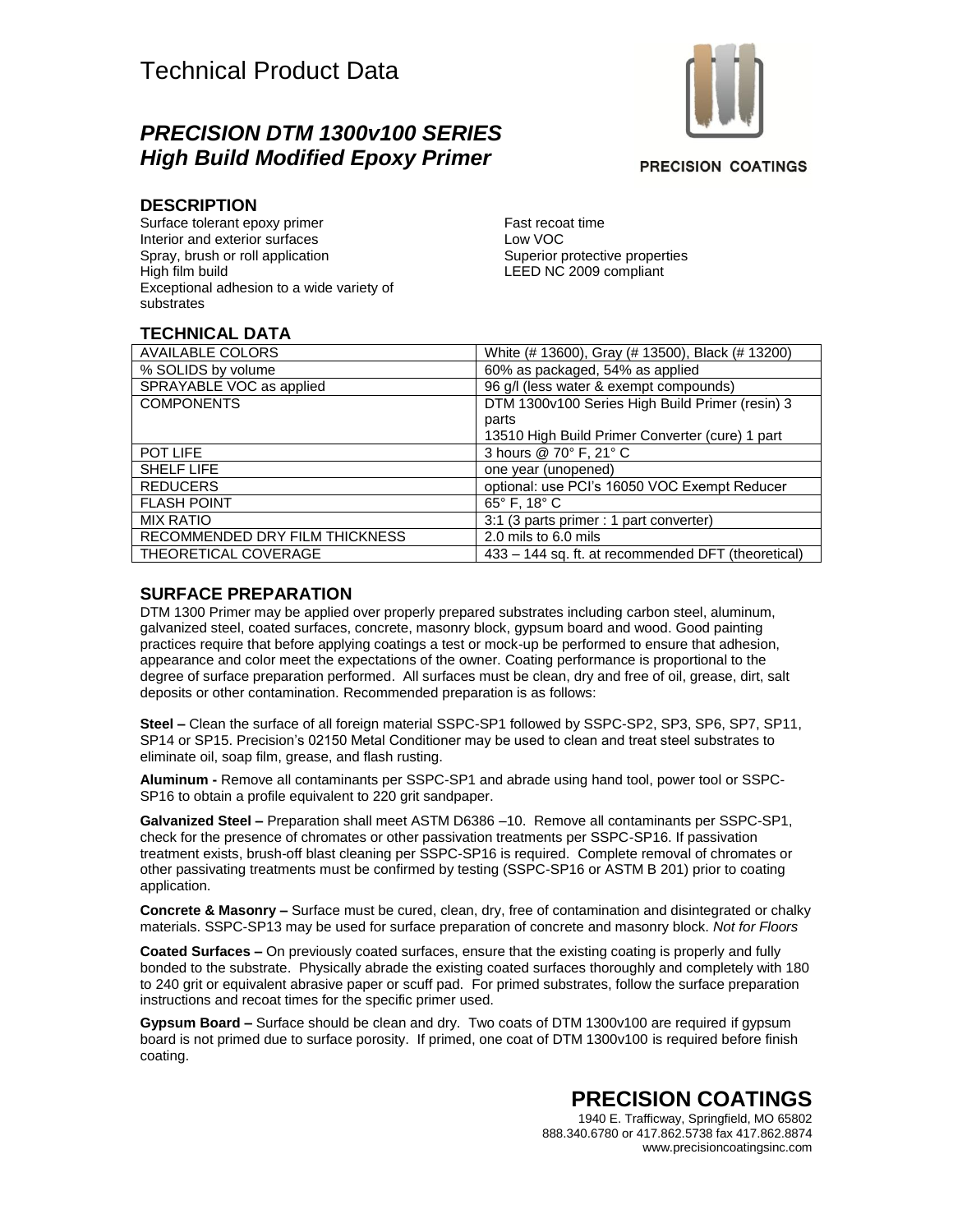

## *PRECISION DTM 1300v100 SERIES High Build Modified Epoxy Primer*

**PRECISION COATINGS** 

#### **INSTRUCTIONS – MIX RATIO**

Stir or shake thoroughly to ensure uniform mixture. Mix 3 parts DTM 1300v100 resin with 1 part DTM 13510 Converter.

**Reduction is not necessary.** However, activated primer may be reduced up to 10% by volume using Precision's 16060 VOC Exempt Reducer.

#### **APPLICATION**

**Environmental Conditions:** Air and surface temperature must be above 50<sup>0</sup> Fahrenheit and no more than 95 $^0$  Fahrenheit. Surface temperature must be at least 5 $^0$ F (3 $^0$ C) above the dew point.

**Application:** Apply using 40-55 PSI at the gun for siphon and gravity feed spray guns, 10 PSI max. for HVLP spray guns. Apply 1-3 medium wet coats until desired coverage and flow is reached. Allow a 5 to 10 minute flash time between coats. Recommended film thickness is 2.0 to 6.0 mils DFT. May be brushed or rolled for field service applications. Use a natural bristle brush or  $\frac{1}{4}$  inch to  $\frac{3}{4}$  inch nap, phenolic core roller.

#### **SPRAY GUN SET-UP & PRESSURE**

| <u>Type</u>         | Fluid Tip                           | <b>Spraying Pressure</b>  |
|---------------------|-------------------------------------|---------------------------|
| Siphon Feed         | $1.4$ mm $-1.7$ mm                  | 40-65-PSI                 |
| <b>Gravity Feed</b> | $1.3$ mm $-1.4$ mm                  | 40-65 PSI                 |
| <b>HVLP Siphon</b>  | $1.6$ mm $- 1.8$ mm                 | max. 10 PSI @ the air cap |
| <b>HVLP Gravity</b> | $1.3$ mm $-1.5$ mm                  | max. 10 PSI @ the air cap |
| Pressure Pot        | 1.1 mm- $1.3$ mm                    | 29 PSI - 58 PSI           |
| Airless Spray       | Double Orifice 415 through 517 Tips |                           |
|                     |                                     |                           |

### **ROLLER AND BRUSH APPLICATION**

Brush – natural bristle Roller – 1/4 to 3/8 inch nap, mohair or no-lint cover with a phenolic core We do not recommend foam roller application

#### **DRY TIMES**

Dry times @ 70°F (21°C) and 50% RH Dust Free 5 minutes Tack Free 1 hour Dry Time 24 hours Recoat May be recoated after 1 hour. Sanding or light abrasion may be necessary after 72 hours.

#### **CLEAN UP**

Clean all spray equipment immediately after use. Acetone may be used to clean application equipment. PCI's 17000 Gun Cleaner is a VOC exempt cleaner and is recommended for cleaning application equipment used to apply the DTM 1300v100 Series High Build Primer system.

Refer to Material Safety Data Sheet for proper handling of products listed in this bulletin.

*DISCLAIMER: The technical information and suggestions for use have been complied for your guidance and usage. Such information is based on Precision Coatings experience and research and is believed to be reliable. As Precision Coatings*  has no control over conditions in which the product is used, stored, or otherwise handled, the above information does not *constitute a warranty. Buyers must assume responsibility for the suitability of the product for their purposes.*

> **PRECISION COATINGS** 1940 E. Trafficway, Springfield, MO 65802 888.340.6780 or 417.862.5738 fax 417.862.8874 www.precisioncoatingsinc.com